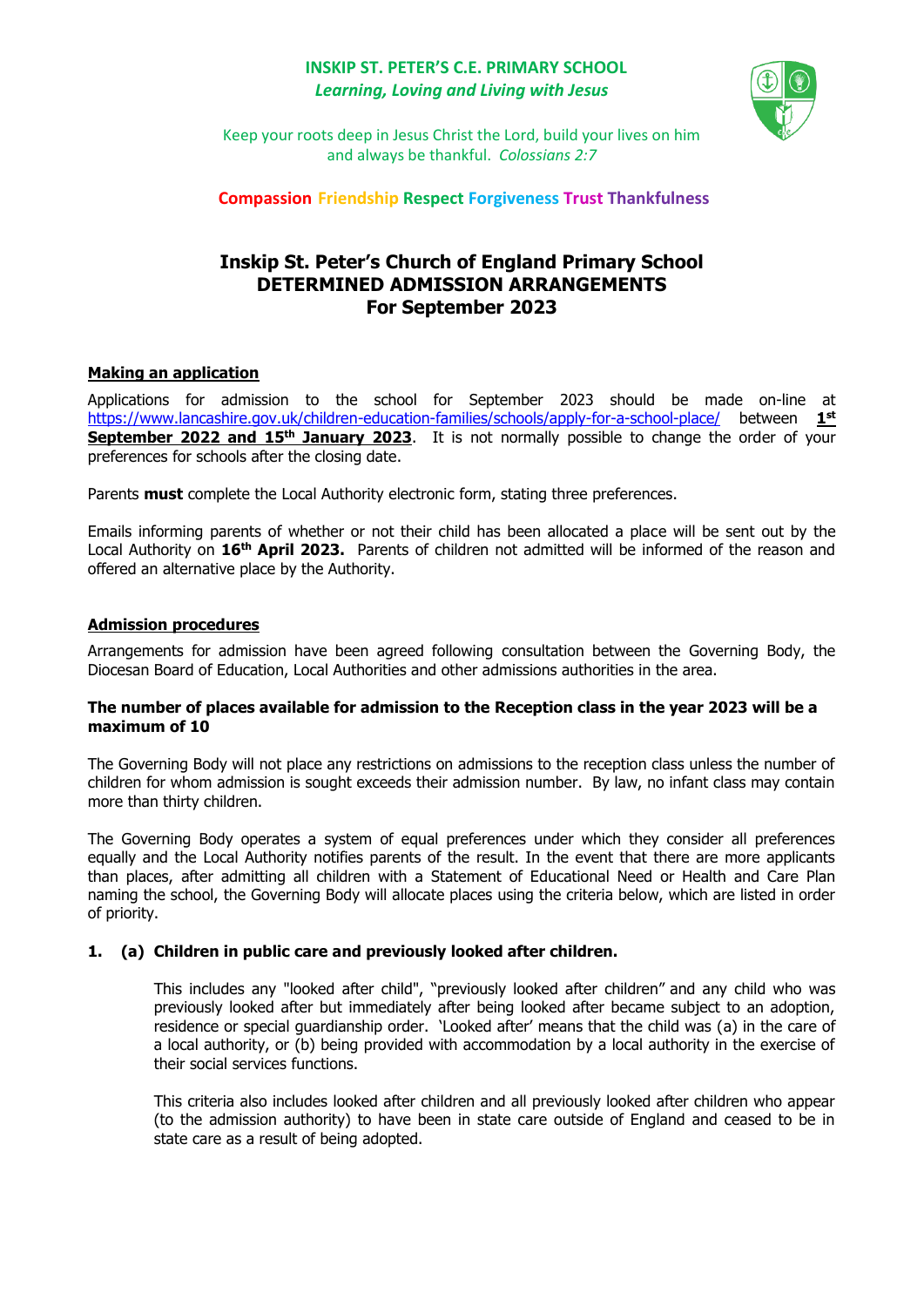### **(b) Children with special medical or social circumstances affecting the child where these needs can only be met at this school.**

Professional supporting evidence from a professional, e.g. a doctor, psychologist, social worker, is essential if admission is to be made under the criterion for special medical or social circumstances, and such evidence must set out the particular reasons why the school is question is the most suitable school and the difficulties which would be caused if the child had to attend another school. Alternatively, the school should be named in an education and health care plan or statement.

# **2. Siblings**

Children who have a sibling attending the school on the date of application and on the date of admission. Siblings include step, half, foster, adopted brothers and sisters living at the same address.

#### **3. Children Living in the Parish**

Children whose parents live within the ecclesiastical parish of Inskip St Peter. A map is of the ecclesiastical parish area is available at the school office.

#### **4. Children Living Outside of the Parish**

Children whose parents live outside the ecclesiastical parish of Inskip St Peter.

#### **Tie break**

Where there are more applicants for the available places within a category, then the distance between the Ordnance Survey address points for the school and the home measured in a straight line will be used as the final determining factor, nearer addresses having priority over more distant ones. This address point is within the body of the property and usually located at its centre. Where two addresses have the same distance, or the cut-off point is for addresses within the same building, then the Local Authority's system of a random draw will determine which address(es) receive the offer(s).

#### **Admissions information:**

In 2021, there were 12 applications for 10 places.

#### **Late applications for admission**

Where there are extenuating circumstances for an application being received after the last date for applications, and it is before the governors have established their list of pupils to be admitted, then it will be considered alongside all the others.

Otherwise, applications which are received after the last date will be considered after all the others, and placed on the waiting list in order according to the criteria.

# **Waiting list**

Where we have more applications than places, the admissions criteria will be used. Children who are not admitted will have their name placed on a waiting list. The names on this waiting list will be in the order resulting from the application of the admissions criteria. Since the date of application cannot be a criterion for the order of names on the waiting list, late applicants for the school will be slotted into the order according to the extent to which they meet the criteria. Thus it is possible that a child who moves into the area later to have a higher priority than one who has been on the waiting list for some time. If a place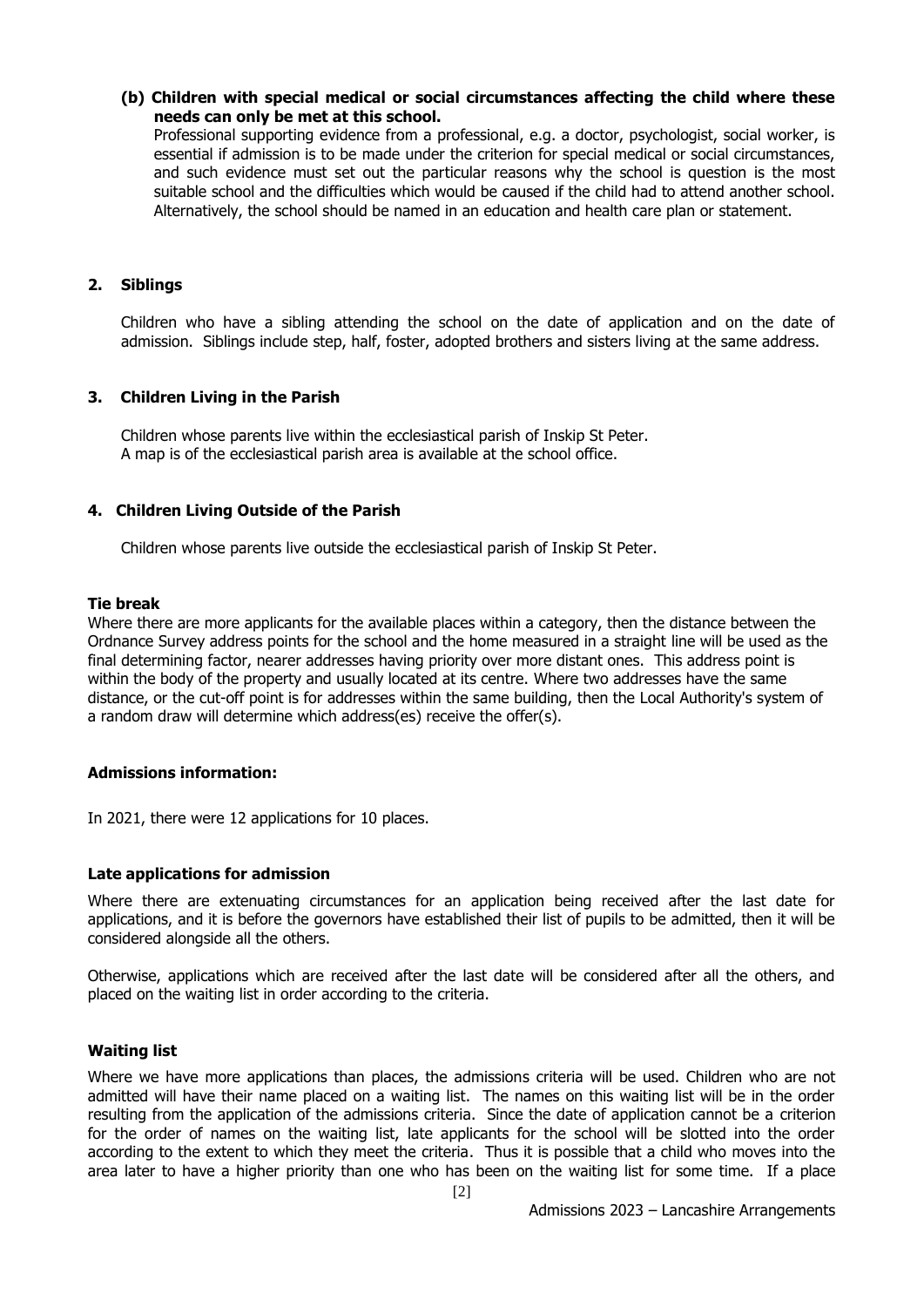becomes available within the admission number, the child whose name is at the top of the list will be offered a place. This is not dependent on whether an appeal has been submitted. Looked after children or previously looked after children allocated a place at the school in accordance with a Fair Access Protocol will take precedence over those on a waiting list.

This waiting list will operate until 31<sup>st</sup> December 2023.

The schools in-year admissions will be administered by the Local Authority [https://www.lancashire.gov.uk/children-education-families/schools/apply-for-a-school-place/changing](https://www.lancashire.gov.uk/children-education-families/schools/apply-for-a-school-place/changing-schools-during-the-school-year/)[schools-during-the-school-year/](https://www.lancashire.gov.uk/children-education-families/schools/apply-for-a-school-place/changing-schools-during-the-school-year/)

# **Address of pupil**

The address used on the school's admission form must be the current one at the time of application, i.e. the family's main residence. If the address changes subsequently, the parents should notify the school. Where the parents live at different addresses, and there is shared parenting, the address used will normally be the one where the child wakes up for the majority of Monday to Friday mornings. If there is any doubt about this, then the address of the Child Benefit recipient will be used. Parents may be asked to show evidence of the claim that is being made for the address, e.g. identity cards of various sorts showing the child's address as the one claimed. Where there is dispute about the correct address to use, the governors reserve the right to make enquiries of any relevant third parties, e.g. the child's GP, Council Tax Office, Electoral Registration Officer, utilities provider. For children of UK Service personnel and other Crown Servants returning to the area proof of the posting is all that is required.

#### **Non-routine or in-year admissions**

It sometimes happens that a child needs to change school other than at the "normal" time; such admissions are known as non-routine or in-year admissions. Parents wishing their child to attend this school should arrange to visit the school. They will be provided with an application form once they have a definite local address. If there is a place in the appropriate class, then the governors will arrange for the admission to take place. If there is no place, then the admissions committee will consider the application and information about how to appeal against the refusal will be provided. Appeals for children moving into the area will not be considered until there is evidence of a permanent address, e.g. exchange of contracts or tenancy agreement with rent book.

Please note that you cannot re-apply for a place at a school within the same school year unless there has been relevant, significant and material change in the family circumstances.

# **Appeals for routine admissions**

Where the governors are unable to offer a place because the school is over subscribed, parents have the right to appeal to an independent admission appeal panel, set up under the School Standards and Framework Act, 1998, as amended by the Education Act, 2002. **Parents should notify the clerk to the governors at the school by 30th April, 2023**. Parents will have the opportunity to submit their case to the panel in writing and also to attend in order to present their case. **You will normally receive 14 days' notice of the place and time of the hearing. Most Appeals are now heard through a digital format.**

Appeals which are received after the deadline will be slotted into the schedule where this is possible. There is no guarantee that this will happen and late appeals may be heard after the stipulated date at a second round of hearings. The schedule is subject to change depending upon the availability of appeal panel members, clerks, venues and the number of appeals for each school (which will vary year on year).

Please note that this right of appeal against the governors' decision does not prevent you from making an appeal in respect of any other school.